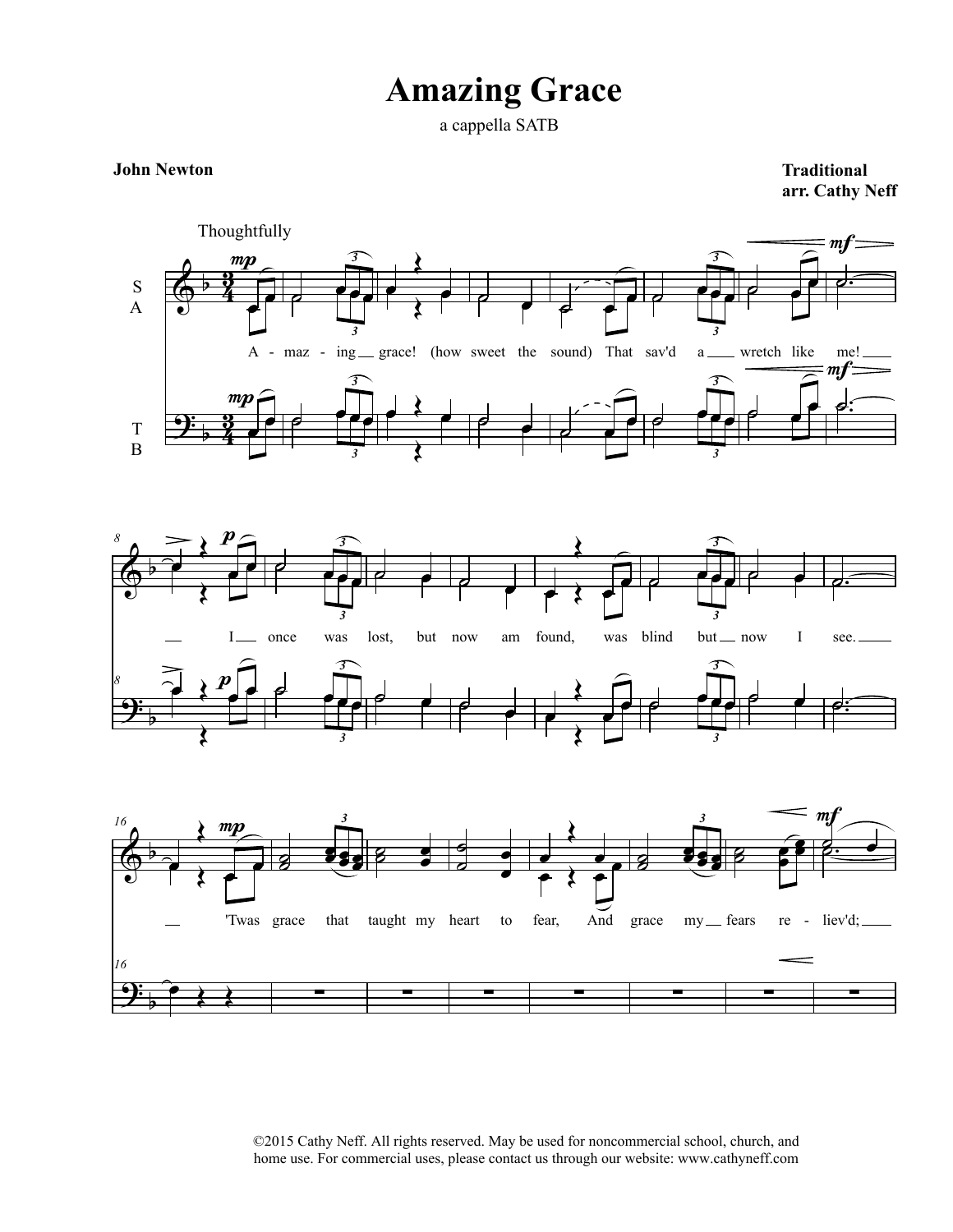Amazing Grace

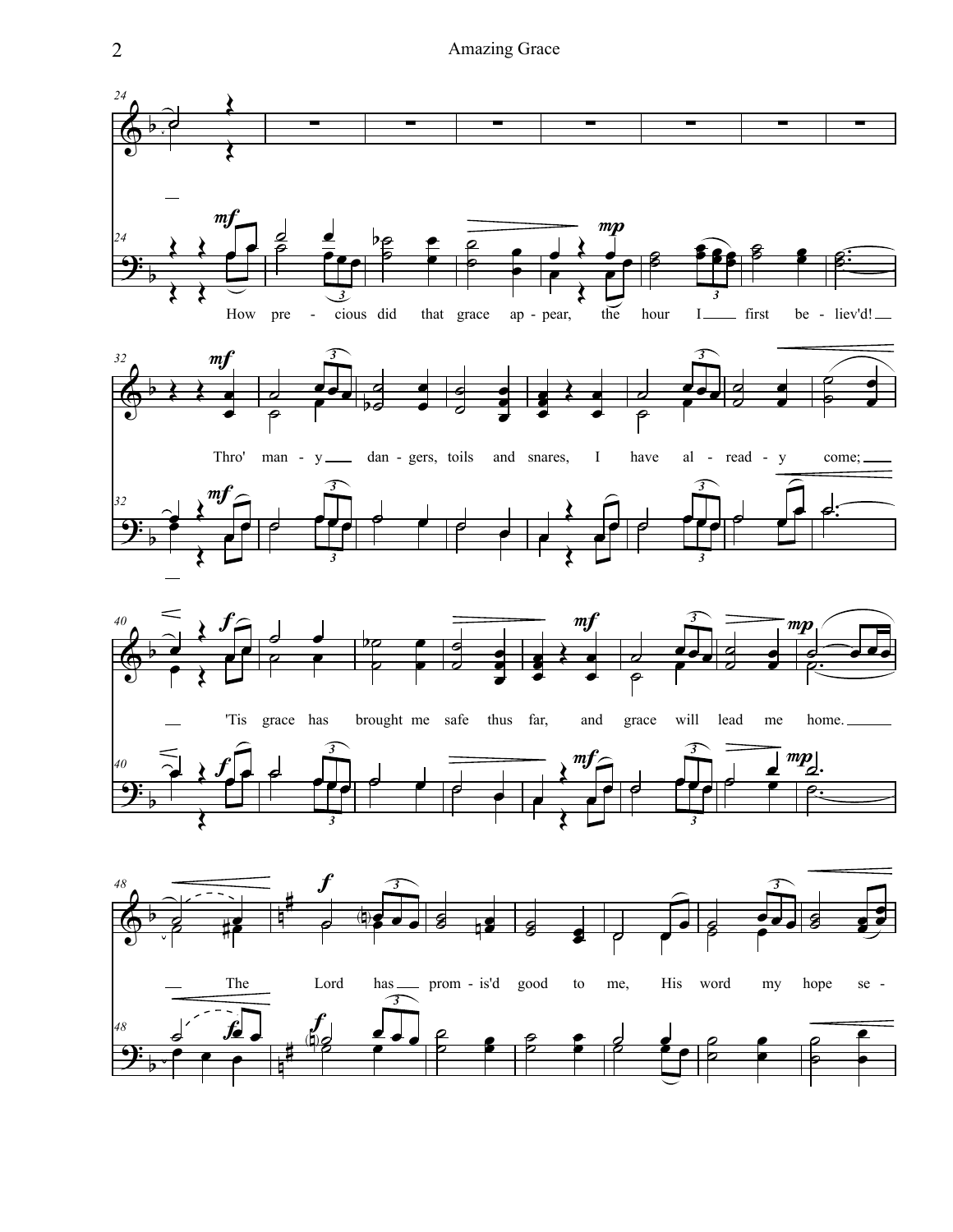## Amazing Grace